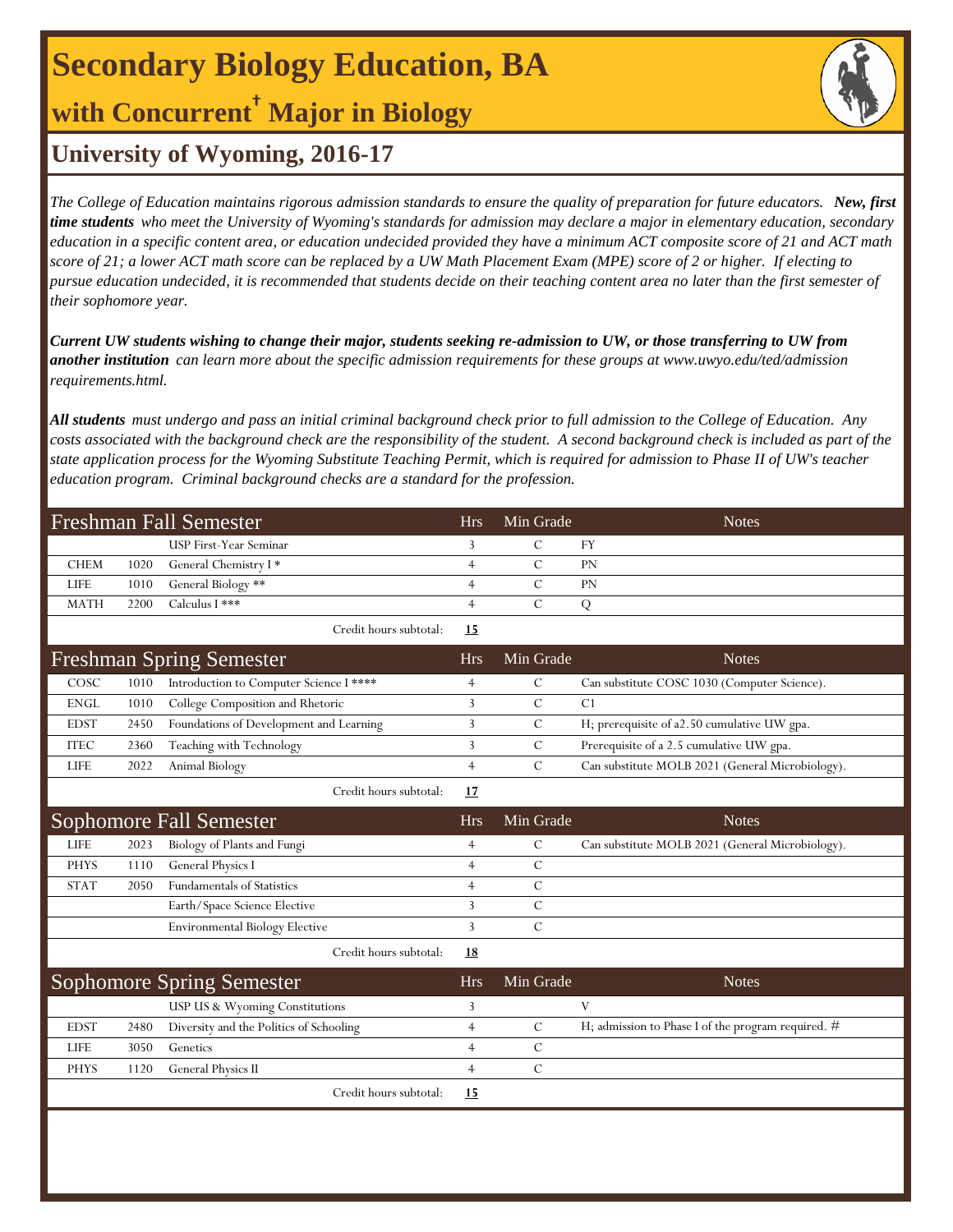# **Secondary Biology Education, BA**

## **with Concurrent† Major in Biology**



## **University of Wyoming, 2016-17**

|             |      | <b>Junior Fall Semester</b>             | <b>Hrs</b>     | Min Grade     | <b>Notes</b>                                                              |
|-------------|------|-----------------------------------------|----------------|---------------|---------------------------------------------------------------------------|
| <b>CHEM</b> | 2300 | Introductory Organic Chemistry          | 4              | $\mathsf{C}$  |                                                                           |
| <b>EDEX</b> | 2484 | Introduction to Special Education       | 3              | $\mathcal{C}$ | Admission to Phase I of the program required. #                           |
| <b>LIFE</b> | 3400 | General Ecology                         | 3              | C             | Prerequisites: completion of LIFE 1010 and one of LIFE 2022,              |
|             |      | Upper Division Biology Elective *****   | 3              | C             |                                                                           |
|             |      | Credit hours subtotal:                  | <u>13</u>      |               |                                                                           |
|             |      | <b>Junior Spring Semester</b>           | <b>Hrs</b>     | Min Grade     | <b>Notes</b>                                                              |
| <b>EDST</b> | 3000 | Teacher as Practitioner                 | 6              | C             | C2; admission to Phase II of the program required. $#$                    |
| <b>LIFE</b> | 3500 | <b>Evolutionary Biology</b>             | 3              | $\mathcal{C}$ |                                                                           |
| <b>MOLB</b> | 3610 | Principles of Biochemistry              | $\overline{4}$ | $\mathcal{C}$ |                                                                           |
|             |      | Credit hours subtotal:                  | <u>13</u>      |               |                                                                           |
|             |      | <b>Senior Fall Semester</b>             | <b>Hrs</b>     | Min Grade     | <b>Notes</b>                                                              |
| <b>EDSE</b> | 3275 | Methods I: Secondary Science Education  | 3              | C             | Admission to Phase IIIa of the program required. #                        |
| <b>EDSE</b> | 4275 | Methods II: Secondary Science Education | $\overline{4}$ | $\mathcal{C}$ | C3; admission to Phase IIIa of the program required. #                    |
| <b>EDST</b> | 3550 | <b>Educational Assessment</b>           | $\overline{2}$ | $\mathcal{C}$ | Prerequisite of a 2.75 cumulative UW gpa.                                 |
| <b>LIFE</b> | 3600 | Cell Biology                            | 4              | $\mathcal{C}$ |                                                                           |
|             |      | Upper Division Biology Elective *****   | 3              |               |                                                                           |
|             |      | Credit hours subtotal:                  | 16             |               |                                                                           |
|             |      | <b>Senior Spring Semester</b>           | <b>Hrs</b>     | Min Grade     | <b>Notes</b>                                                              |
| <b>EDSE</b> | 4500 | Residency in Teaching                   | 15             | S             | Admission to Phase IIIb of the program required; offered S/U<br>only. $#$ |
|             |      | Credit hours subtotal:                  | <u>15</u>      |               |                                                                           |
|             |      | <b>TOTAL CREDIT HOURS:</b>              | 122            |               |                                                                           |

This is a guide for course work in the major; actual course sequence may vary by student. Please refer to the online student degree evaluation, and consult with an academic advisor. • Not all courses are offered every semester and some electives may have prerequisites. Students should review the course descriptions in the *University Catalog* and consult with their academic advisor to plan accordingly.

#### **University of Wyoming requirements:**

Students must have a minimum cumulative GPA of 2.0 to graduate. • Students must complete 42 hours of upper division (3000-level or above) coursework, 30 of which must be from the University of Wyoming. • Courses must be taken for a letter grade unless offered only for S/U. • University Studies Program (USP) Human Culture (H) and Physical & Natural World (PN) courses must be taken outside of the major subject, but can be cross-listed with the major.

#### **College of Education requirements:**

This plan assumes student college readiness. Students should be able to start taking 1000-level courses the first semester of college. All professional education courses must be completed with a grade of C or higher. Grades of C- or lower will not satisfy this requirement.